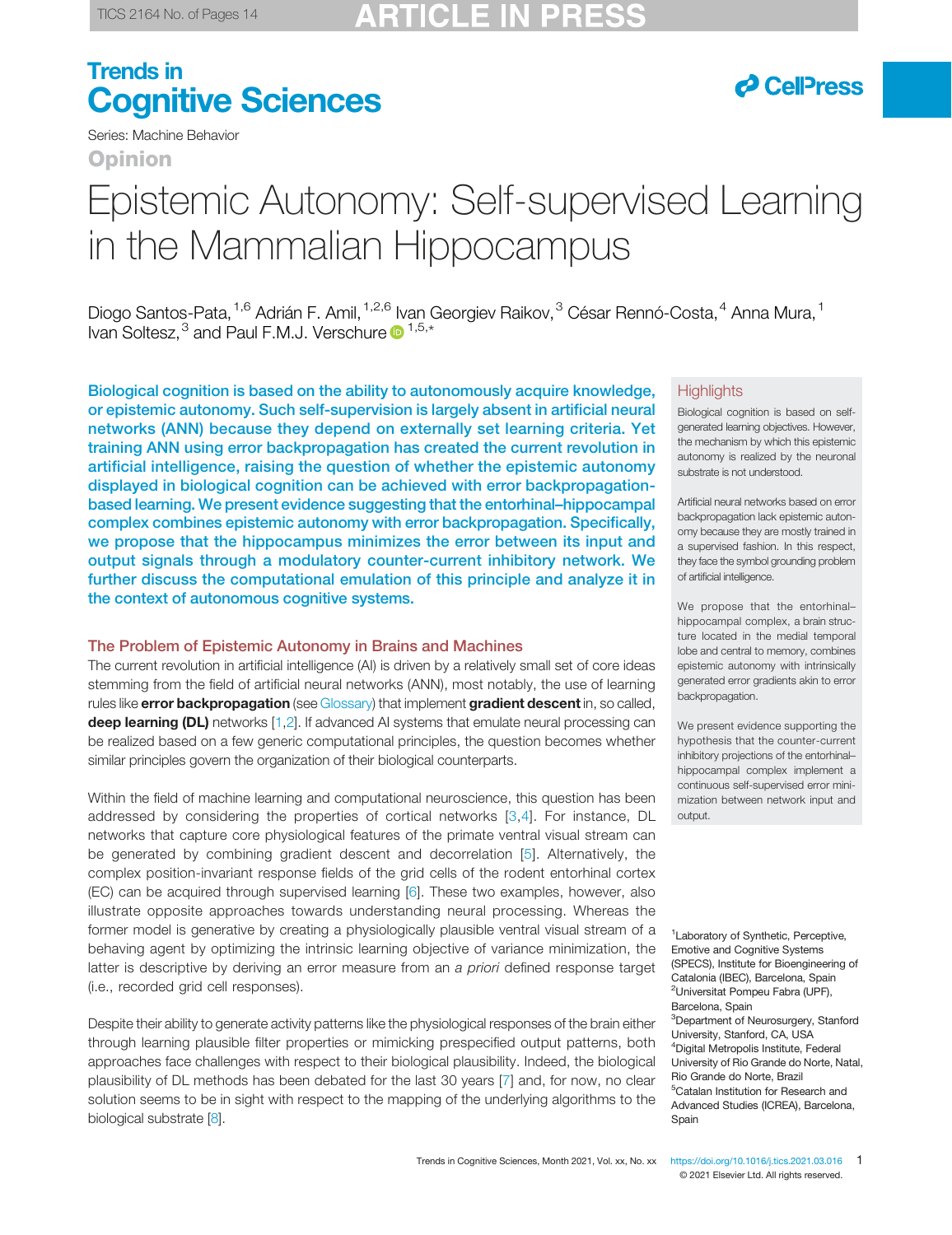

However, this debate might obscure the possibly more critical challenge of achieving epistemic **autonomy**, or the ability of biological cognitive systems to acquire knowledge in the absence of external supervision through explicit learning criteria targeting the representational substrate [9,10] (Box 1). Hence, despite spectacular progress in the third wave of ANN-driven AI and their success in superseding human performance in several tasks, they are still critically dependent on human engineering and supervision. This limitation restricts both the scalability of ANN and their relevance for our understanding of biological cognition. Here, we propose that recent insights in the learning networks of the medial temporal lobe, in particular the EC and hippocampus, shed a new light on these two challenges.

### Towards a Framework of Self-Supervised Learning in the Hippocampus

In the field of machine learning a range of learning methods are used, which are classified as either supervised or unsupervised. The former methods classify input data based on known input–output relationships driven by an explicit error signal, while the latter learn to represent their inputs without such a priori criteria. The brain is considered an unsupervised learning system [11] because of its ability to discriminate and categorize novel stimuli and patterns without direct external supervision. However, the underlying neurophysiological mechanisms of learning appear to follow a more complex and multiscale organization, which is not easily captured in the supervised–unsupervised juxtaposition. Local unsupervised learning dynamics at the neuronal level are critically dependent on dedicated brain systems to modulate and gate plasticity at various stages of processing dependent on various error signals [12–14]. Hence, the question is how this multiscale cellular, circuit, and system level organization of learning supports epistemic autonomy and whether it implements error backpropagation to achieve it?

Although there is little understanding of how the complete bootstrapped learning architecture underlying the epistemic autonomy of the brain is organized, recent anatomical and physiological results on the organization of the **entorhinal-hippocampal complex (EHC)** suggest how it can be achieved using gradient descent-based self-supervised learning (Box 2). The EHC is believed to implement a prediction error-driven learning circuit, where the EC compares the difference between neocortical states, or the primary input, and signals produced by the hippocampal loop itself, or the reconstructed input [15] (Figure 1). Anatomically, the hippocampal circuit forms a nested loop (Figure 1A). The feed-forward information flow of the hippocampal trisynaptic pathway is mainly excitatory and comprises layer-specific projections from EC to the dentate gyrus (DG), CA3, and CA1, CA3 projections to CA1, and CA1 projections back to EC via the

#### Box 1. Historical Foundations of Epistemic Autonomy: The Symbol Grounding Problem in AI

In the 12th century, Adelard of Bath in his treatise Natural Questions laid the foundations for the emergence of empirical science by proposing that nature should be treated as an epistemologically closed system, where natural phenomena must be explained as being exclusively caused by natural agents, which later led to the notion of nature as ontologically closed. Epistemic autonomy focuses this foundational consideration on cognition and intelligence as natural phenomena, where an agent acquires knowledge without any dependence at the level of the substrate of its knowledge on other agents as, for instance, through an error gradient derived from externally defined prior learning objectives [10]. Indeed, this challenge of epistemic autonomy formed one of the main stumbling blocks of traditional symbolic AI, which dominated cognitive science from its rise in the 1950s until the late 1980s. This problem is well illustrated in Searle's classic Chinese room argument in which a sentient operator emulates a Turing machine by following a program for manipulating Chinese symbols. The generated output can lead outside observers to believe that the operator understands Chinese symbols and thus passes the Turing test of being a Chinese speaker. Yet, Searle's argument goes, the operator actually does not need to understand the symbols to perform the input–output transformation [77]. This quandary was subsequently dubbed the symbol grounding problem [78]. In other words, is the knowledge of an artificial system grounded in its own experience or in the prespecifications provided by its designers? We argue that if we speak of the biological plausibility of models of cognition, epistemic autonomy is a critical benchmark as well as the ability to address constraints derived from the anatomy and physiology of the brain and the behavior it generates [79].

6 These authors contributed equally to this study

\*Corresponding author. pverschure@ibecbarcelona.eu (P.F.M.J. Verschure).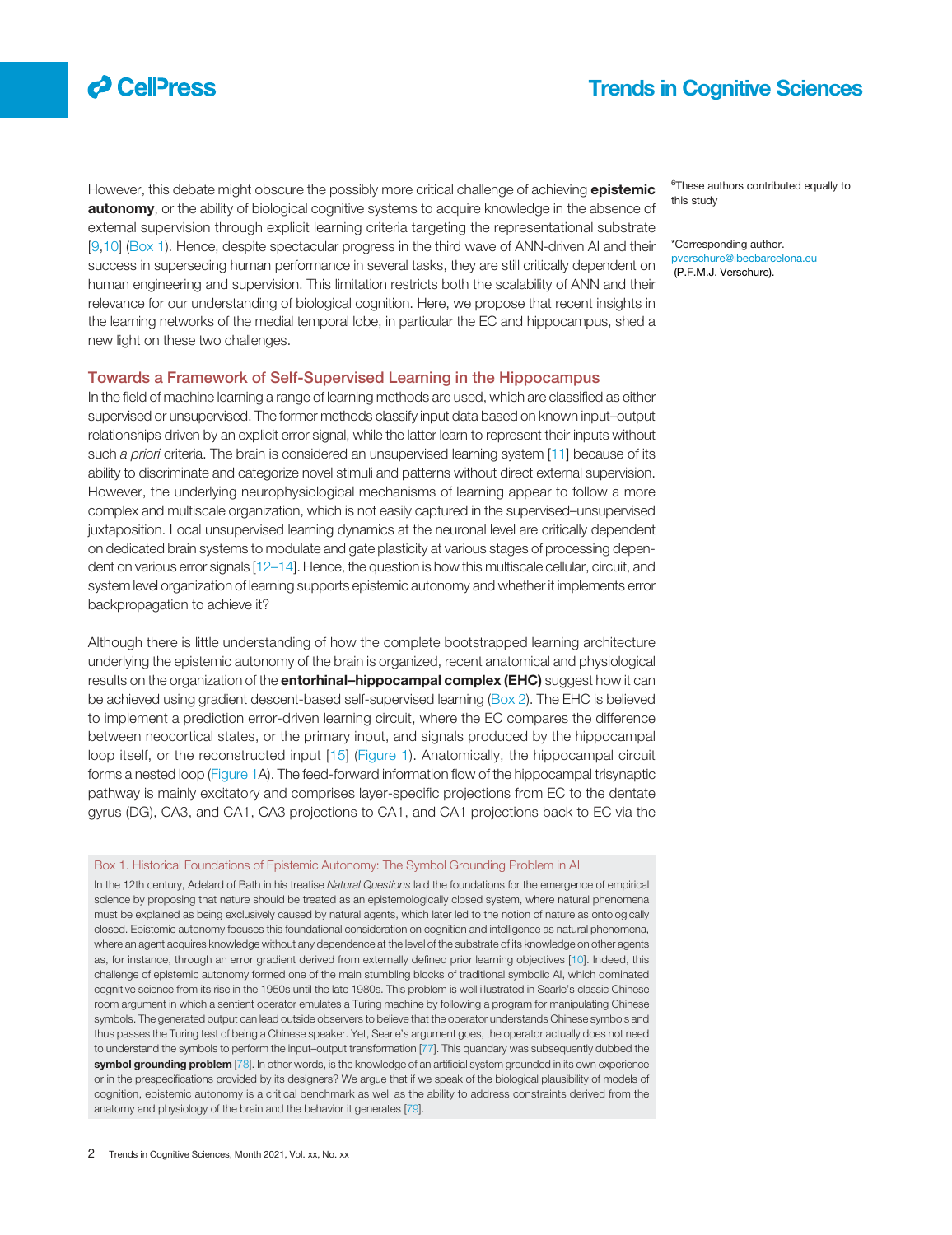

#### Box 2. Achieving Epistemic Autonomy: The Hippocampal Spatial Code as a Benchmark

The dynamics of hippocampal learning have been addressed through computational modeling studies, providing insights into the transformation from grid cell tessellations to position-specific activity, as observed in place cells. Among these studies, mechanisms of neural selectivity [74,80,81], network structure [82], and rate remapping [16] have been proposed for the emergence of place cell-like rate activity and its modulation. Moreover, the role of novelty detection in driving learning within hippocampal networks has been pursued experimentally [83] and computationally [15]. Despite the diversity of models with varying degrees of self-supervision and pretuning of the network's synaptic distribution, a model that captures both pertinent features of the EHC and displays autonomous and continuous adaptation to environmental modifications has thus far not been formulated.

Building upon the theoretical and experimental insights summarized in this article we have defined such a computational model that can replicate many critical physiological benchmarks of EHC dynamics (Figure 2) [70]. Our model comprises a set of layers organized in a feed-forward architecture following the EHC trisynaptic loop and whose input signals mimic the physiological rate maps of the rodent medial and lateral EC during open field navigation (following [16]). The input and output layers represent the cortical and hippocampal signals, respectively, that converge in the EC comparator. In turn, the mismatch between both signals defines a gradient descent vector in the synaptic landscape to achieve a local minimum.

When driven by input signals mimicking those of the rodent medial and lateral entorhinal cortex layer II during spatial navigation [84,85], the model's entorhinal input–output mismatch minimization led to the development of spatially tuned cells, akin to the place cells found in the rodent [86]. Moreover, we observed that these hippocampal cells modulated their activity responding to environmental modifications consistent with the notion of hippocampal rate remapping [87]. Such environmental modifications influenced the network's population vector output. In addition, the sole manipulation of the sensory input (LEC cells) led to increases in the firing field size of reconstructed grid cells, an effect observed in rodent experiments [88], thus supporting the findings that spatial cues modulate grid cell activity [89]. Furthermore, with the sole purpose of minimizing the EC input–output mismatch error, the network was able to perform novelty detection and relearning in response to environmental modifications. For more detailed results on the model, see [70].

subiculum. This places the EC at a critical junction, on the one hand, as the pinnacle of the signal transduction pathways of the cortical sheet, and on the other, closing the EHC loop. This recurrent circuit displays a variety of spatial and temporal properties that contribute to the multiplexed coding of past, current, and future states of the animal within its environment [16], scaling to complex semantics in humans [17].

We analyze evidence that the EHC realizes a continuous and self-supervised gradient descent optimization of its learning dynamics. First, we outline how the EHC and its dynamics can be abstracted as a self-supervised process that minimizes an error as the difference between its input (EC superficial layer II to DG) and output layers (CA1 to EC deep layers V and VI). This error minimization is presumably achieved through a forward excitatory network and a counter-current inhibitory error-driven one. Second, we show that these properties of the EHC account for its pertinent features, including the formation of place cells, rate remapping, nonspecific grid cell field expansion, and place cell firing field elongation, as observed in the rodent. Third, we note that the self-contained EHC learning system displays intrinsic novelty detection and generalization capabilities.

Altogether, we propose that the generic computational role of the hippocampus is to continuously and autonomously minimize the input–output mismatch it detects in the signals from the neocortex via the EC through a process of gradient descent. This distinct computation performed by the counter-current architecture of the EHC can explain the main physiological properties of the hippocampus and shares key features with **autoencoder** networks [18]. However, our proposal goes beyond the simplistic interpretation of identifying the EHC as an autoencoder. Rather, we suggest that the input–output minimization carried out by an autoencoder optimized by error backpropagation captures one fundamental computational principle of the EHC: error-driven self-supervision supporting epistemic autonomy (Box 2). Importantly, it demonstrates that this core memory system is epistemically closed.

#### **Glossary**

Autoencoder: a type of artificial neural network that is normally characterized by a convergent–divergent topology and that has as a learning objective the reconstruction of its own inputs, thus minimizing an input–output mismatch error function and making it a selfsupervised system.

Counter-current inhibition: inhibitory neuronal and synaptic activity that is systematically projected in a reverse direction with respect to a feed-forward excitatory pathway. These inhibitory counter-current projections seem to play an important role in modulating synaptic plasticity of their target excitatory neurons.

Deep learning (DL): a form of machine learning realized in artificial neural networks that combines multiple interconnected layers of neuron-like elements to incrementally extract higherlevel features from input data through the backpropagation of the error between network generated output and a learning objective predefined by the designers of the system.

Entorhinal–hippocampal complex **(EHC):** the interconnected subregions within the cortico-hippocampal system forming a closed loop with forward excitatory and feedback inhibitory projections originating within the medial and lateral entorhinal cortex projecting to the hippocampus comprising the dentate gyrus, CA3, and CA1 regions.

**Epistemic autonomy:** the capacity of an agent to bootstrap and learn from its environment without explicit and direct external supervision at the level of its representational substrate.

**Error backpropagation:** an algorithm used for training multilayer artificial neural networks to optimize the weights of their connections based on a gradient defined by the difference, or error, between a predefined learning objective and the network's generated output given a specific input. The error is then iteratively backpropagated to modulate weight changes across the entire network.

Gradient descent: an iterative

optimization algorithm that allows an efficient implementation of error backpropagation by changing the weights of a neural network following the gradient generated by the error relative to the learning objective.

Symbol grounding problem: a system that manipulates symbols,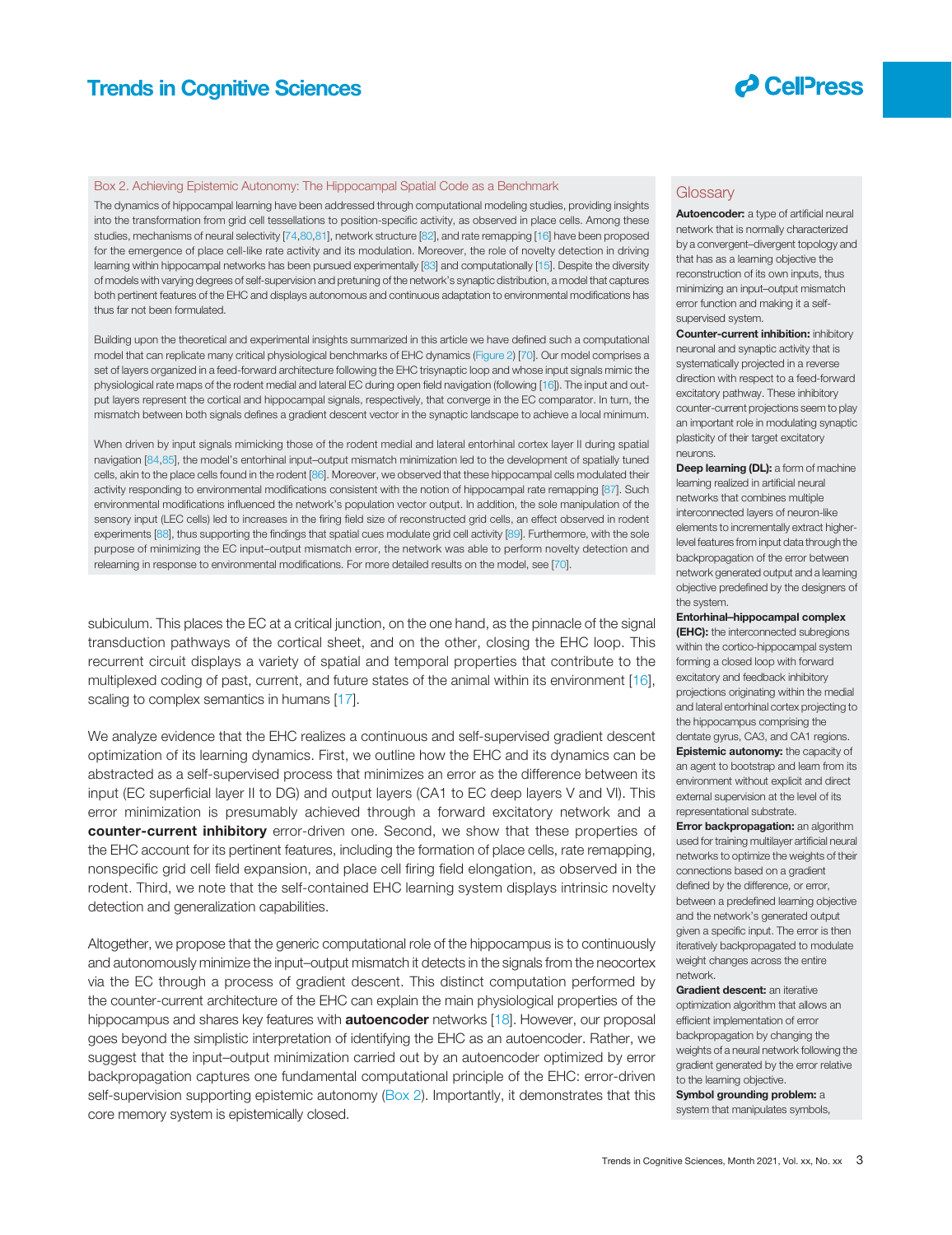

### Learning and Error Propagation in the EHC

In mapping the algorithms of DL networks to the brain, several possibilities have been considered, such as multicompartment integration, variations on spike time-dependent learning, and predictive coding (for reviews see  $[8,21]$ ). Yet, it is not clear whether the brain implements an equivalent solution to error backpropagation and how it could realize it in a self-supervised fashion. In order to begin to resolve these issues, several questions must be answered, including the substrate of the error signal and its reference, the propagation of this error signal across the underlying network, and the specifics of the error-driven control of plasticity. In the following sections, we review critical pieces of evidence in support of our hypothesis that the EHC performs the functional equivalent of error backpropagation to support epistemic autonomy.

### Considering the Comparator Function of the EC as an Error Signal

Any degree of autonomous learning requires periodic assessment of the network's performance without relying on externally labeled data or error signals. This raises the question of what the substrate of the error signal may be within the EHC.

The signal flow of the hippocampal formation involves a closed-loop circuit with cortical signals being projected onto entorhinal neurons and sequentially transformed through the trisynaptic loop and finally returning to the EC (Figure 1A). This organization puts the EC in the position to gate and compare both the 'cortical-input' and 'hippocampal-output' signals [15]. The EC comparator performs a continuous computation of the error between cortically derived signals reflecting states of both the environment [lateral entorhinal cortex (LEC)] and the agent [medial entorhinal cortex (MEC)] and their associated hippocampal memory states. Indeed, novelty detection depends on the hippocampus [22] and the related error signals are believed to be computed by the EC via inhibitory competitive dynamics [23]. Notably, it has been recently observed that MEC sublayers play a key role in generating states of synchronized spiking activity supporting a neuronal mechanism for coincidence detection between cortical inputs and hippocampal outputs [24]. Novelty detection based on such a mismatch computation by necessity relies on previously stored information and the discrepancy between a cortical input state and its EHC memory reference will gate either the retrieval of previous or encoding of new experiences [25]. The former entails both pattern separation and completion within DG and CA, by virtue of the dense excitatory recurrence in CA3, facilitating the reactivation of spatiotemporal patterns similar to those observed during encoding [26].

We propose that the novelty detection attributed to the EHC, a process that is critical in regulating learning, cognitive control, and attention [9,27,28], can be better seen as an error function that serves the definition of gradient descent learning dynamics in the trisynaptic loop. Associative encoding in the EHC requires the reorganization of multiple synaptic connections along the forward excitatory hippocampal pathway. To this end, error signals generated by the EC comparator can modulate the process of learning through dopamine release within the hippocampus, enabling memory consolidation [27] as a 'print now' signal [29]. Besides the control of plasticity via dopamine release, we propose that error detection serves a second function more akin to error backpropagation: to define a gradient that shapes the overall learning dynamics. As in current and traditional machine learning models, learning occurs by updating the presynaptic weights across layers in order to minimize the error between a predefined target and actual network output [2]. Similarly, we suggest that synaptic weight updates processed in the forward excitatory hippocampal loop minimize the discrepancy between cortical inputs and their hippocampal reconstruction [21,30]. Indeed, earlier theoretical work has also demonstrated that this shift from correlation to reconstruction error-based learning is a critical transition to obtain stable performance in the combined perceptual and behavioral learning of real-world agents in the face

needs to define proper ontological references for these symbols in order to define their meaning. Symbolic artificial intelligence found this reference in the knowledge of the designers of these systems rather than in the experience of the system itself. Hence, it is deemed a problem.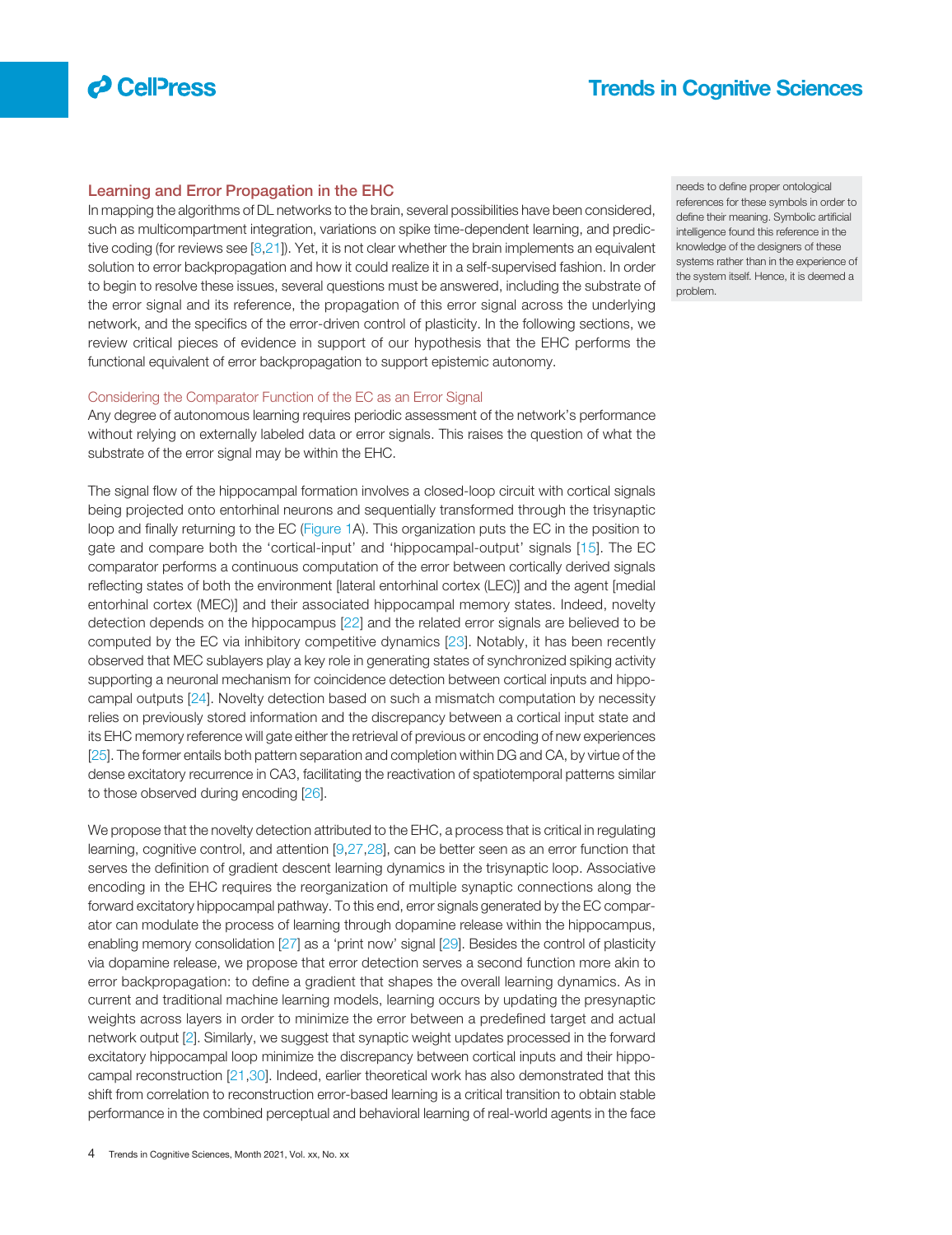

(A) Entorhinal-hippocampal processing and comparator

(C) Self-supervised learning



#### **Trends in Cognitive Cognitive Sciences**

Figure 1. Forward Excitatory and Counter-Current Inhibitory Circuitry of the Entorhinal–Hippocampal Complex (EHC) Supporting Self-Supervision and Epistemic Autonomy. (A) Forward and backward hippocampal circuits. Left. The feed-forward information flow of the hippocampal trisynaptic pathway and its constituents [19]. The pathway (grey arrow) comprises projections from layer II entorhinal cortex (EC) stellate cells to the dentate gyrus (DG) and CA3 via the medial (MPP, light green) and lateral (LPP, yellow) perforant path (PP), mossy fiber projections of DG granule cells to CA3 pyramidal neurons (dark green), and CA3 projections to CA1 pyramidal neurons (the Schaffer collaterals, pink). The feedforward input is completed with direct projections from layer III EC neurons projecting to CA1 [19]. The output of the hippocampus (HPC) originates in CA1 and passes via the subiculum (not shown) to the EC LV/VI (purple). Right. Cortical input and hippocampal output coincide in EC, allowing the EHC comparator to compute the mismatch between the two signals. (B) Left. Counter-current inhibitory circuit complementing the forward excitatory loop (Box 3). Right. We hypothesize that this counter-current circuit carries error signals (yellow) that define a gradient that shapes synaptic plasticity along the forward excitatory loop, therefore implementing a biological version of error backpropagation. (C) Top. The synergy between the forward and feedback circuits shapes the continuous synaptic update in the forward loop such that it increasingly minimizes the error between the HPC input and output signals of the EC comparator. Middle. In this self-supervised learning scenario, environmental change (pink line) is reflected in the error amplitude, where error magnitude activates distinct physiological and behavioral responses. Bottom. Small amplitude errors perturbate the firing rate of principal cells, for instance, expressed as firing rate modulation in spatial navigation tasks. In contrast, large magnitude errors signal novelty and drive relearning supporting the reconstruction of this novel signal, leading to global remapping (see [20] for a possible threshold-triggered synaptic mechanism based on neuronal depolarization levels). (D) Left. The interplay between excitatory and inhibitory cells in the EHC comparator. Cortical signals coded by input neurons (yellow) are propagated throughout the trisynaptic circuit (green arrow) to neurons reflecting the HPC reconstruction of the input signal (blue). Comparator neurons (brown) receive both the reconstruction and an inhibitory copy of the input activity (grey), which in turn modulate the firing level of counter-current GABAergic interneurons that backpropagate the error signal (orange line). At this stage, recurrent GABAergic projections within the HPC modulate network-level synaptic distributions, leading to a convergence of cortical and hippocampal signals and thus performing self-supervision. Right. Dependent on its magnitude, mismatch error activates a range of molecular, physiological, and behavioral phenomena observed during spatial navigation. See [36,42,91–93].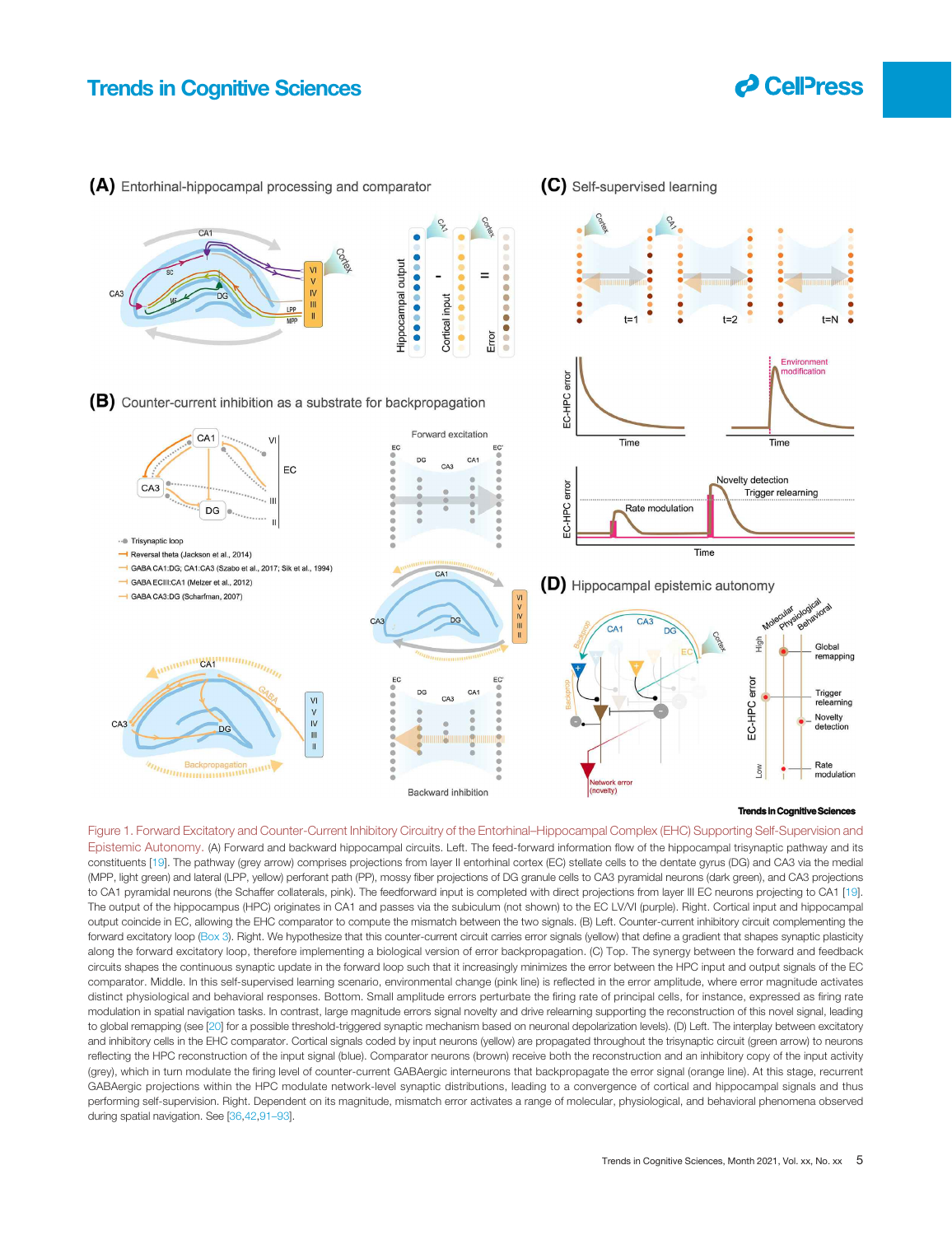

of sampling bias and high correlations in sensory signal streams [31]. This raises the question of which substrate in the EHC could support the propagation of the error signal defined by the EC comparator. We propose that this is achieved by the counter-current inhibitory EHC network.

#### Counter-Current Inhibition Supports Plasticity and Error Backpropagation in the EHC

So far, we have proposed and provided evidence that learning in the EHC involves an error signal that originates in the EC comparator. However, since this error signal is the one presumably training the EHC, we ask whether there is evidence for a functional equivalent of backpropagation of error along the EHC loop and what its substrate may be?

In the standard neuroanatomical view, it has generally been held that the hippocampal formation has a canonical feed-forward information flow, as represented by the so-called hippocampal trisynaptic pathway first documented by Ramón y Cajal (Figure 1A) [32–34]. The standard view also holds that hippocampal principal cells receive feed-forward or feedback inhibition through local interneurons, with their axonal arbors restricted to the hippocampal subfield where their cell bodies reside. Principal excitatory neurons in the hippocampus by far outnumber the inhibitory interneurons [35], but the role of the latter in EHC information processing is not well understood. Here, we advance the hypothesis that EHC interneurons provide a substrate for the backpropagation of error based on their distinct anatomical and physiological properties.

Supporting this view are recent findings challenging the classical anatomical view that reveal a far more complex picture of the organization of hippocampal circuitry and the role of inhibitory interneurons in its function [36–45] (Figure 1B). Several studies indicate that some of the axons of hippocampal interneurons cross the anatomically defined boundaries of the hippocampal subfields (Box 3). These results indicate that the 'extended' interneuronal network of the hippocampal formation comprises diverse cell types beyond that of the traditionally considered interneuronal

#### Box 3. Substrate of Error Backpropagation in the EHC: The Counter-Current Inhibitory Network

We propose that learning in the EHC is driven by a counter-current GABAergic network. This counter-current inhibitory circuit, which complements the forward excitatory loop, consists of: (i) entorhinal layers II–III projecting back to the CA1 [91]; (ii) theta waves traveling from CA1 to CA3 [92]; (iii) feedback inhibition from the CA1 area to CA3 and DG [93]; (iv) CA3 and CA1 GABAergic neurons convey CA activity to DG [36]; and (v) deep layers of EC give rise to GABAergic projections to DG [94] (Figure 1B).

It has been shown that the axons of GABAergic neurogliaform cells in the DG not only innervate the molecular layer comprising the dendrites of the principal excitatory GCs, but also form collaterals in the adjacent CA1 and subiculum subfields [38]. A recent study using a dual retroviral and rabies virus tracing strategy showed that boundary-crossing projections constitute a mesoscale GABAergic network comprising all major GABAergic cell types [36], extending beyond local circuits and subfields. Retrograde trans-synaptic labeling of the GCs of the DG revealed nonprincipal presynaptic cells located in both the CA1 and CA3 regions (i.e., downstream in terms of the trisynaptic loop). Subsequent analysis showed that the relative numerical abundance of PV+ and SOM+ interneurons located in the CA1 and CA3 regions contributed to about 20% of the total volume of presynaptic PV/SOM GABAergic neurons innervating the GCs [36].

Further, GABAergic cells in the EC have been shown to directly project to CA1 [27,42] running counter to the standard feed-forward information flow. A similar pattern is shown by the inhibitory projections from the subiculum to CA1, reported several times over the last decades [45]. More recently, this pattern was confirmed in a study using a genetically modified rabies-based tracing method that found significant direct GABAergic inputs from the subiculum to both CA1 excitatory and inhibitory cell populations [95]. This counter-current inhibition is repeated in the interaction between CA3 and the DG. Specifically, glutamatergic excitatory pyramidal neurons in CA3 form DG projecting collaterals to hilar mossy cells and other GABAergic neurons that in turn inhibit the excitatory DG granule cells [42].

Overall, a plethora of recent anatomical and physiological studies challenge the standard view of inhibitory interneurons in the EHC operating at the local and within-subfield scale, suggesting that a complex mesoscale GABAergic network runs counter-current to the trisynaptic loop.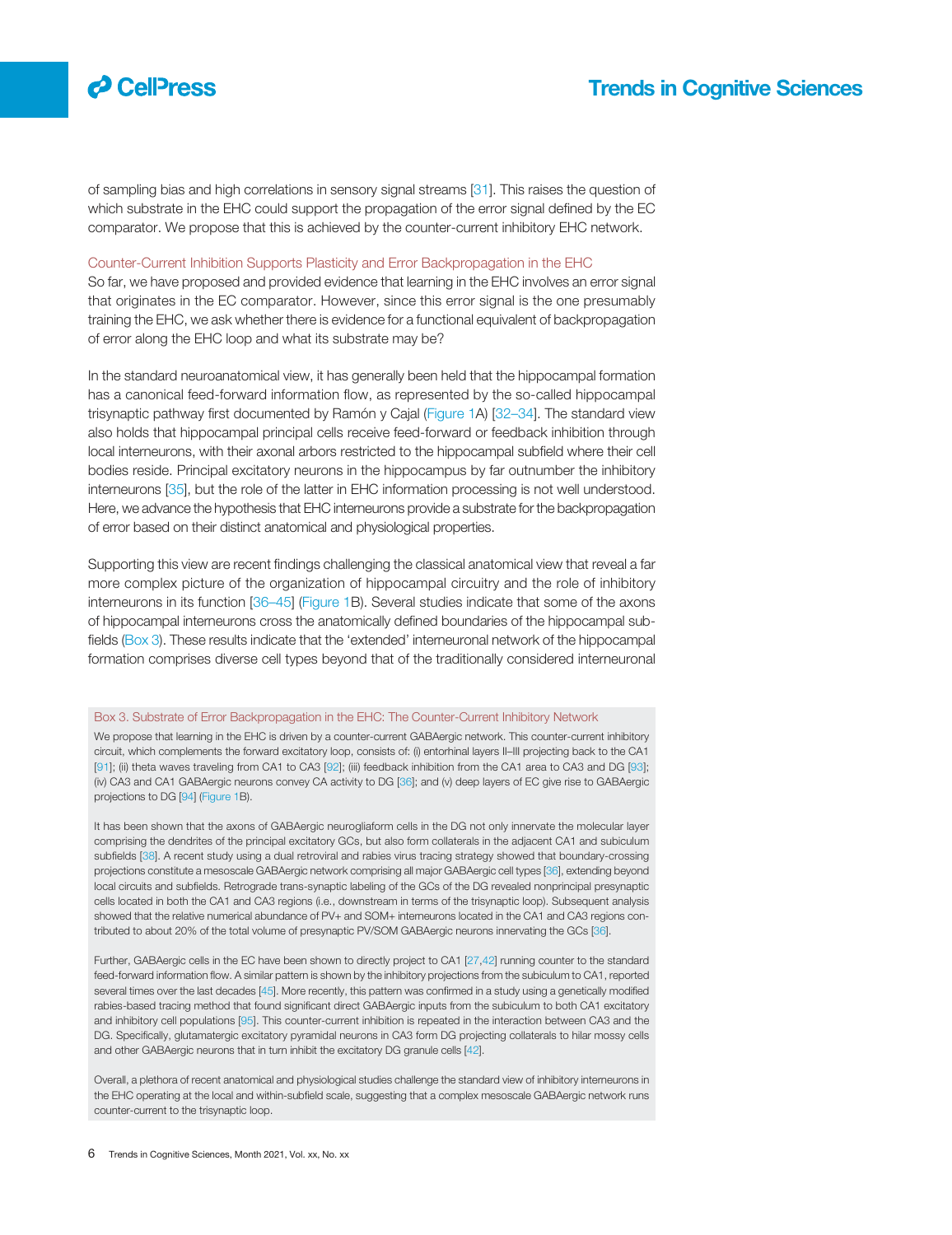classes and that these neurons form a counter-current inhibitory mesoscale circuit. Therefore, these boundary-crossing projections may constitute a surprisingly robust mesoscale GABAergic system that comprises all major GABAergic cell types [36] extending beyond local within-area circuits yet more restricted than genuinely long-distance projecting cells.

The studies discussed earlier suggest that a complex boundary-crossing inhibitory countercurrent network exists in the EHC that forms a potential neural substrate for error backpropagation (Figure 1B). However, a functional relationship between the counter-current inhibitory network and its effects on plasticity and learning needs to be further clarified to effectively link the former to error backpropagation. In this regard, the boundary-crossing interneurons in the CA1 and CA3 regions have been shown to relay activity back to the DG during sharp-wave ripples [36], which are high-frequency oscillatory events that are involved in episodic memory replay and have been linked to the stabilization of hippocampal place fields [46]. Other studies provide evidence of the involvement of this hippocampal inhibitory circuit in driving networklevel synaptic reconfiguration and support the idea that GABAergic neurons might critically gate hippocampal plasticity. For example, the inactivation of EC somatostatin (SOM) interneurons diminishes spatial tuning of EC grid cells [47], GABA levels are correlated with memory retrieval accuracy [48], brainstem GABAergic neurons can control hippocampal contextual memories [49], and CA1 interneuron circuits are reconfigured during goal-oriented spatial learning through modification of their inputs from pyramidal cells [50] (Figure 1B). One often overlooked element of inhibitory interactions in addition to hyperpolarization is the shunting of depolarizing dendritic currents [51]. Early theoretical work had predicted that such shunting inhibition gates learning by neutralizing backpropagating action potentials required for spike time-dependent plasticity (STDP) [29]. This prediction has been experimentally confirmed in both the neocortex [52] and the hippocampus [53]. Hence, the broad counter-current inhibitory network of the hippocampus can serve as a substrate for the system level control of plasticity across all functional regions of the hippocampus through the direct control of STDP.

The mismatch between the input provided by the neocortex and the feed-forward reconstruction generated by the hippocampus has long been hypothesized to drive plasticity in the hippocampus. Further, it has been suggested that hippocampal pyramidal cells might multiplex and integrate feed-forward and feedback signals through dendritic segregation [54] (i.e., apical and basal dendrites [55]) and plateau potentials, respectively, serving the computation of the quantities driving synaptic changes as prescribed by error backpropagation [8]. Indeed, plasticity and feature selectivity in pyramidal neurons in CA1 have been shown to depend on conjunctive inputs from EC (feedback signal) and CA3 (feed-forward signal) onto different dendritic segments [56]. Furthermore, SOM+ and parvalbumin-positive (PV+) inhibitory interneurons in CA1 differentially target apical and basal dendrites of pyramidal cells, modulating feed-forward and feedback signals, respectively, while implementing distinct plasticity rules [57]. Thus, hippocampal and neocortical pyramidal neurons can detect coincident input to proximal and distal dendritic regions arising from distinct sources [58,59] and evidence suggests that neocortical signals that are integrated in the distal apical dendrites of hippocampal pyramidal cells have a strong impact on synaptic plasticity and feature selectivity [56]. Moreover, theoretical studies have also shown how these compartments can be coupled through the regulation of the dendritic length through neuromodulation [60]. In addition, hippocampal interneurons have highly convergent inputs and extensive divergent axonal projections [35], which suggests a key role in the overall gain control of the EHC [61].

These observations suggest that inhibitory interneurons may serve to minimize the error between cortical states and their hippocampal reconstruction, by dynamically gating the interactions

 $\boldsymbol{\beta}$  CellPress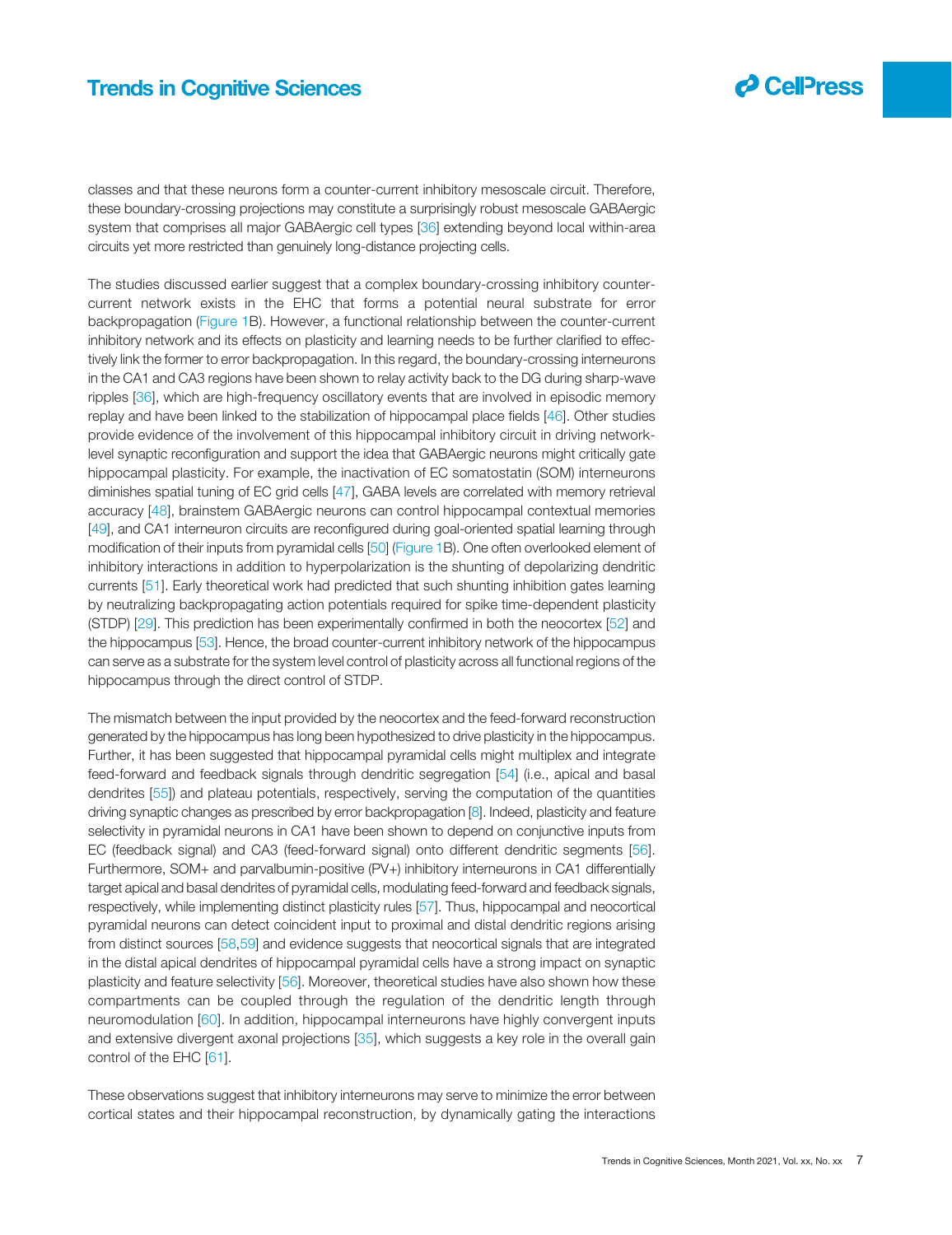

across dendritic compartments via plateau potentials and backpropagating action potentials [8,55] and thus modulating the spatiotemporal window in which STDP operates on coincident feed-forward and feedback signals.

The Relationship of Mismatch Error Minimization, Backpropagation, and Epistemic Autonomy

We have advanced our analysis on the premise that identifying the neuronal substrate of error backpropagation will help us understand how the brain realizes epistemic autonomy. For this, we have turned to the EHC and have shown that it performs a comparison at the level of the EC between cortical states and the hippocampal reconstruction they trigger via the forward excitatory trisynaptic loop. We have also provided evidence to support the hypothesis that the resulting error term is projected back into the hippocampal loop via a mesoscopic countercurrent inhibitory stream. Finally, we have shown that plasticity in the forward excitatory loop can be modulated by core elements of this recurrent inhibitory network. Combining these elements would allow for the continuous assessment of the reconstruction error and to define a learning gradient across the EHC through inhibitory backpropagation (Figure 1C,D). As the network iterates, the mismatch error tends to decrease.

We hypothesize that error magnitude translates into the rate of changes in synaptic efficacy within the network that find an expression in molecular, physiological, and behavioral signatures of learning observed in rodent navigation (Figure 1D). In such a spatial navigation scenario, our model predicts that the EHC increasingly improves the reconstruction of the cortical input conveying environmentally relevant information such as landmarks (LEC) and their relation to movement in space (MEC). After learning, changes in the environment would lead to an increased reconstruction error in the EHC, now interpretable as novelty, which the network would progressively minimize (Figure 1C). The impact of error and novelty on the network will depend on the magnitude of the associated reconstruction error. With small environmental changes, only a slight modulation of the activity and plasticity of individual cells will occur, akin to the rate modulations in the feed-forward network observed in environmental morphing [62]. Conversely, stronger error magnitudes signal novelty, engaging the counter-current GABAergic system and inducing error-driven global remapping [63] (Figures 1C,D and 2C,F). The former case would facilitate the more accurate representation of a known environment, while the latter would initiate the acquisition of a map of a new environment. These different rate modulations triggered by novelty are well captured in our model and depend strongly on error backpropagation within the EHC (Box 2 and Figure 2). However, just because the error backpropagation algorithm turned Rosenblatt's perceptron into powerful DL models, does not necessarily mean that the brain must implement that algorithm as well. Although the core computational principles underlying hippocampal information processing remain unclear, we can point to several lines of further evidence suggesting that backpropagation-like processes provide a plausible candidate mechanism for learning in the hippocampus.

Error backpropagation is considered anatomically and biophysically implausible because it uses symmetric weights in the forward and backward directions to compute exact gradients. This contradicts neuroanatomical observations, which show a more heterogeneous organization. Yet, computational research indicates that random weights can be used in the backward direction without significantly degrading the speed or accuracy of learning [64]. Furthermore, computational studies show that error backpropagation can be approximated in ANN relying only on locally available signals and without the need to explicitly represent the error gradients [8,65]. Moreover, algorithmic analysis has shown that backpropagation is optimal on several key performance metrics of gradient descent algorithms by maximizing information rate while minimizing computational cost [66]. Thus, assuming that biological learning algorithms have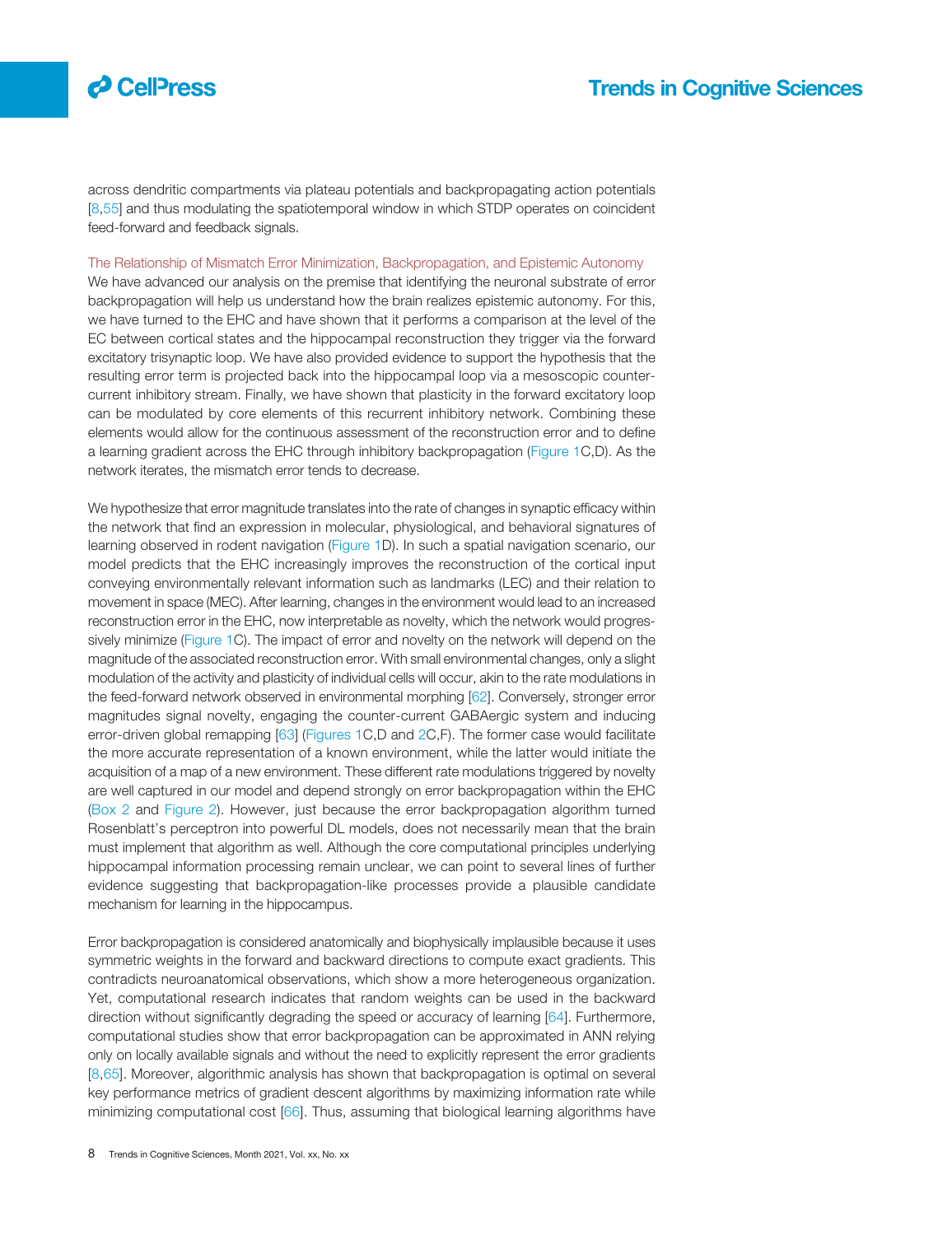



Figure 2. A Computational Model of Entorhinal–Hippocampal Complex (EHC) Self-Supervised Learning Captures Key Physiological Observations of the Rodent's Hippocampus. (A) Entorhinal rate activity as observed in the rodent during spatial navigation propagates along the hippocampal trisynaptic pathway (feed-forward flow). The match–mismatch error is computed by the difference between entorhinal cortex (EC) (cortical inputs) and EC′ (hippocampal output) following the circuit shown in Figure 1A. Backpropagation of the error via an inhibitory network serves networklevel synaptic modifications to minimize the reconstruction error between EC and EC′. (B) Spatial representations and rate adaptation derived from the model's CA1 show spatially-tuned place cells similar to those found in the rodent and single cell and network-level modulation to environmental modifications reflecting rate remapping and novelty detection. (C) Effects of the magnitude of environmental change in EC reconstruction error. Navigation within a stable environment promotes learning EHC spatial representations (1) where the error magnitude determines the modulation rate of hippocampal activity (2) with a novelty threshold determining the onset of learning of a new environment (3). (D) Environmental change leads to changes in the activity of the model neurons as observed in the EHC. With increasing environmental sensory modifications, the model displays GC rate remapping equivalent [87] together with place-field expansion [88]. (E) The model replicates the increased firing field size of grid cell activity following EHC generated reconstruction [88] (Top) together with novelty detection following increased EC comparator error (Bottom). (F) Simulation of environmental changes and morphing leads to place-tuned receptive fields, rate modulation, global remapping, and field elongation. (G) The model replicates place field elongation when stretching the simulated environment along the horizontal axis [90]. See [87]. Abbreviations: DG, dentate gyrus; HPC, hippocampus; PV, parvalbumin.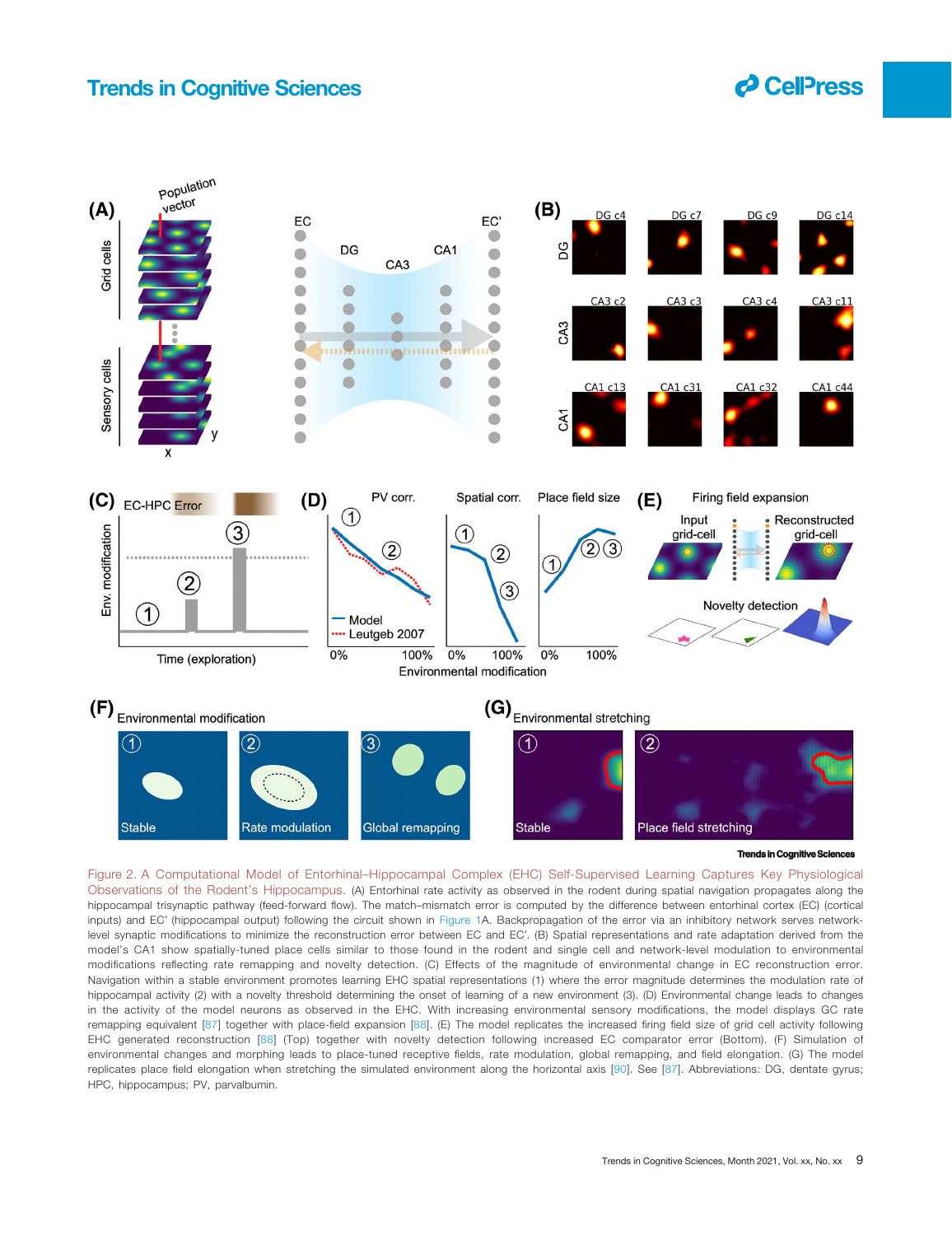# $\boldsymbol{\beta}$  CelPress

### Trends in Cognitive Sciences

optimized similar constraints of capacity and efficiency, it is reasonable to hypothesize that the brain implements approaches that are functionally similar to backpropagation in order to maximize its performance.

In addition, biologically detailed computational models inspired by the theta phase separation of encoding and retrieval [23] have shown that error-driven learning can be implemented in the EHC by allowing the EC to set a target pattern in CA1 that has to be subsequently reconstructed by the CA3 feed-forward projections at every theta cycle [67]. Indeed, this error-driven learning rule emerges from the differences in activity patterns between the peak and trough phases at each theta cycle and can be argued to approximate error backpropagation [65]. Subsequent studies have shown that such learning dynamics can lead to better performance and higher memory capacity than when the same network would only implement Hebbian plasticity [67].

Overall, given the available empirical evidence and computational results, we suggest that an approximation of error backpropagation across the trisynaptic loop instantiated by a countercurrent inhibitory network, is likely to underlie self-supervised learning in the EHC.

### From Hippocampal Backpropagation to Autonomous Cognitive Machines

We have outlined how the cortico-hippocampal system may combine a self-generated error signal with the gating of synaptic plasticity in the EHC following the principle of error backpropagation. The error originates in the comparison of cortical input, or scene, with its associated mnemonic reconstruction. In turn, the backpropagation of the error may be realized via an extensive counter-current inhibitory network. The most straightforward interpretation of this arrangement is captured in the 'comparator hypothesis' [15], where plasticity in the hippocampus is driven to minimize the mismatch error between its input and output. We have then argued that backpropagating the mismatch error to optimize learning leads to self-supervision that in turn explains core physiological and behavioral features of EHC (Box 2).

What does our hypothesis mean for the design of autonomous cognitive machines? Potential solutions to epistemic autonomy and its possible implementation in the brain and cognitive behaving machines must acknowledge that the system must trade-off a number of constraints, including: the consolidation of existing memories against losing them due to the formation of new memories (i.e., catastrophic forgetting [68]); its associated cost of redundancy, capacity limitations, and metabolic commitments [61]; and the recency effects or biases due to the shaping of input sampling by existing memories (i.e., behavioral feedback [31]). The error signal generated in the EC serves to satisfy these trade-offs, which are partially expressed in the phenomenon of remapping, whereby the spatial tuning of hippocampal place cells switches completely its population code when the new environment or context is significantly different from the already experienced one [69]. Indeed, our hypothesis is able to explain hippocampal remapping when a high mismatch error signal (signifying novelty) is reached, thus rapidly relearning new population codes in previously unseen environments (Box 2 and [70]). In addition, we hypothesize that the counter-current GABAergic network, besides regulating plasticity directly through inhibitory control over dendritic integration and STDP, also controls the optimization of these trade-offs through different subpopulations of interneurons. For instance, vasoactive intestinal peptide (VIP) interneurons have been shown to regulate the balance between PV+ interneurons and SOM+ interneurons, representing local and global inhibition, respectively [71]. This inter-inhibitory balance control by VIP interneurons (as well as by neuromodulators like acetylcholine) has been suggested to regulate the learning dynamics of cortical circuits [72]. Concretely, exploration and exploitation of sensory cues can be traded off on the basis of input uncertainty to find an optimal learning rate that also conserves the pre-existing sensory representations, thus providing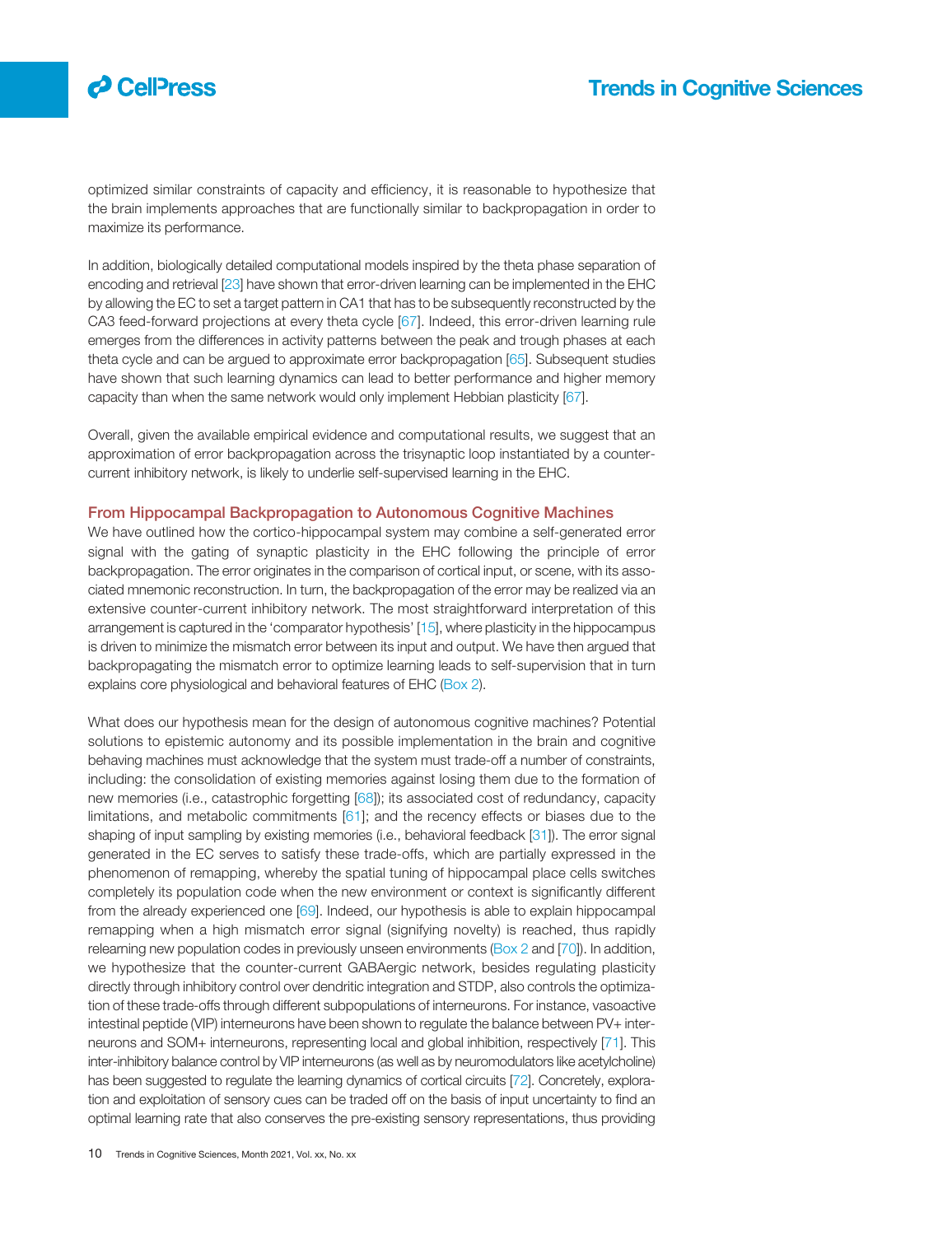

 $\boldsymbol{\partial}$  CellPress

a potential solution to the problem of catastrophic forgetting. Hence, we propose that inter-inhibitory regulation within the counter-current GABAergic network, implementing error backpropagation in the EHC, is partly responsible for optimizing gradient descent learning according to the aforementioned efficiency and capacity trade-offs.

In addition, we can consider how the computations of the cortico-hippocampal system may overcome fundamental bottlenecks in real-time control and computation with hardware that is orders of magnitude slower than what is achieved using engineered silicon systems, while consuming only fractions of the energy budget of the hardware used for computer-based gradient descent. The brain has conserved locality in space and time in its operations, which has become a key feature in optimizing computation in the post-Moore era, where we have saturated our ability to increase the transistor density on silicon wafers [73]. The cortico-hippocampal network we describe here shows how this may be achieved, at the expense of increasing physical connectivity, in the form of dedicated inhibitory networks. An interesting optimization we can propose for machine learning algorithms based on our proposal is that the EHC embeds its slow learning dynamics in a distinct competitive fast theta-gamma code where only the most strongly feed-forward driven neurons will be active [69,74]. This implies that given an EC cortical state, only a small subset of neurons across the trisynaptic loop will be active, the synapses of which will subsequently be subject to plastic changes under the control of the recurrent inhibitory network. Hence, winner-takes-all mechanisms by specialized inhibitory interneurons enforcing decorrelation and sparseness across layers could help solve the credit assignment problem more efficiently by restricting the synaptic updates to only a selected subset of neurons. This is in stark contrast to the standard implementations of error backpropagation in ANN, which usually update all neurons and synapses at each iteration. We propose that this might partly explain the remarkable learning speeds that are displayed by the EHC in contrast to the known challenges of slow convergence in machine learning systems. In conclusion, we have outlined how one of the main targets of AI, epistemic autonomy, may be achieved in a brain system of episodic memory (Box 4), providing a plausible route to

#### Box 4. Error-Driven Learning throughout the Brain

Brains are learning machines that bootstrap their knowledge and behavioral policies from simple priors in interaction with the environment [96]. Although we focus on the EHC as both generating error signals and utilizing these to shape learning, other brain areas display similar processes. Indeed, it has been suggested that prediction, comparison, and error minimization are fundamental properties of information processing throughout the brain [97]. The challenge, however, is to understand the qualitative difference between the various forms of error prediction and correction that the brain displays [98]. For instance, both in the prefrontal cortex (PFC) [99] and supplementary motor area (SMA), neural dynamics are regulated by the error in the performance of goal-oriented action [100]. In addition, learning in the cerebellum is regulated by the comparison of peripheral error and its internally generated prediction [101], which can be recast as gradient descent on motor error [102]. Our analysis suggests that in all three cases epistemic autonomy is achieved through subsystemspecific error monitoring (i.e., motor error for the cerebellum, memory reconstruction error in the case of the hippocampus, and errors in achieving behavioral goals for the PFC and SMA). This raises the important question of how these different forms of error processing could be interlinked.

Notably, the EC and hippocampus share dense direct and indirect interactions with the PFC, with the PFC guiding goaloriented recall (for a review, see [103]). We propose that the system-level epistemic autonomy of cognitive agents results from the interaction between subsystems that each are epistemically closed yet constrained by other systems. For instance, given our proposed framework, we can hypothesize that the PFC can exert top-down control over episodic memory not only biasing memory recall but also memory formation itself relative to the goals of the agent. This hypothesis is supported by the direct coupling of the PFC top-down pathway with the inhibitory counter-current circuit at the level of the EC [104]. Further, the hippocampus coordinates mnemonic responses in the cortex [105], which in turn drive the EC inputs. Hence, we see the EHC as embedded in a more elaborate system where the learning dynamics are driven by a broader interaction between the hippocampus and the cortex. From this perspective, we can speculate that the mesoscopic inhibitory counter-current network of the cortico-hippocampal system is a generic substrate for selfsupervised gradient descent learning in the context of the overall brain architecture comprising dynamically coupled perceptual, cognitive, and motor systems [106] that each in turn are organized as epistemically closed.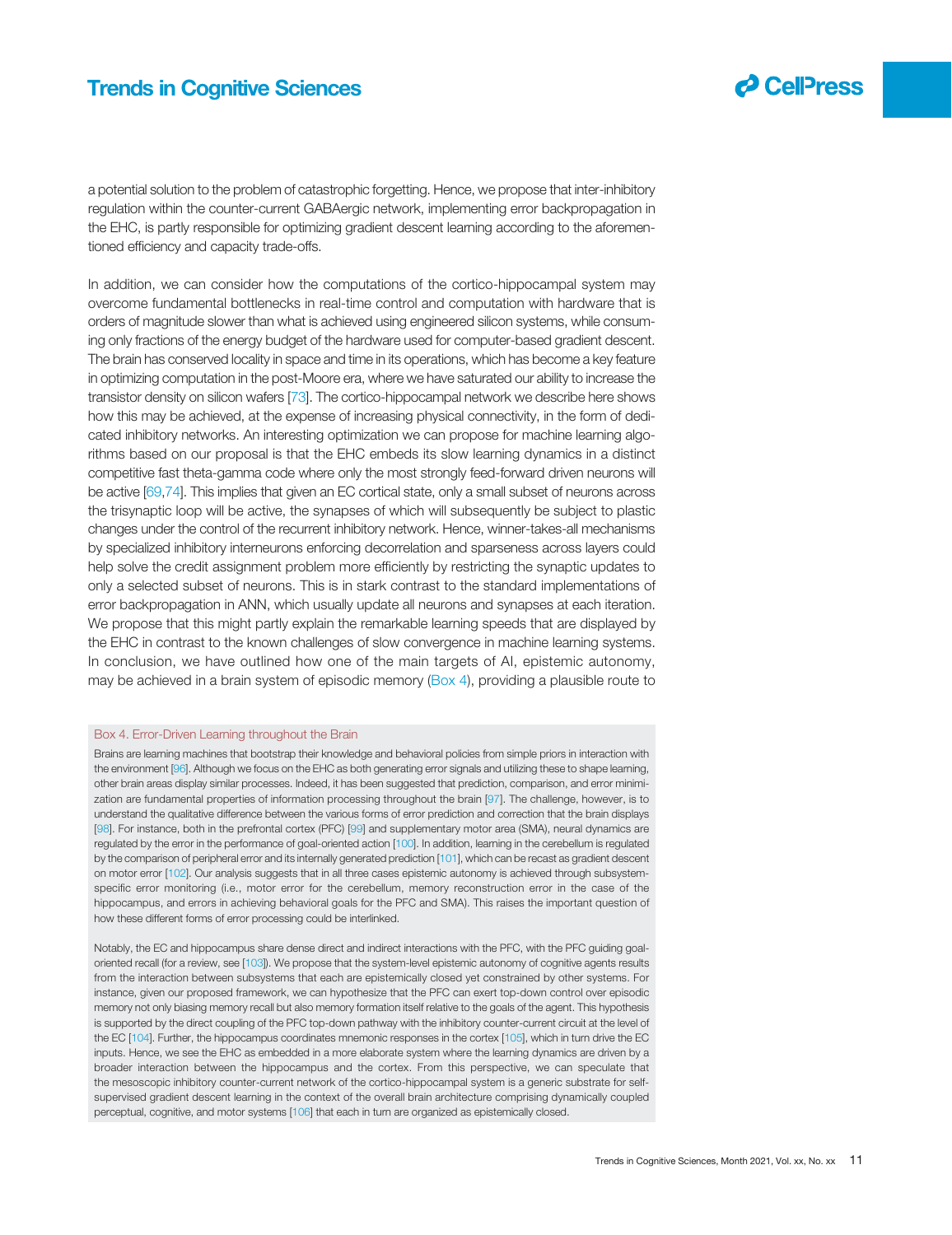# $\boldsymbol{\varphi}$  CelPress

take the hurdle of the symbol grounding problem and to speak of truly autonomous AI systems.

### Concluding Remarks

A fundamental feature of biological cognition and a major challenge for artificial systems is epistemic autonomy. We hypothesize that the cortico-hippocampal system provides an example of how evolution might have solved this challenge. Specifically, that the EHC may function as a self-contained gradient descent learning system, continuously minimizing the input–output mismatch between states of the neocortex represented by the EC and its associated hippocampal engram. Here the engram is stored in the synapses of the excitatory forward trisynaptic loop and the error signals are propagated via a counter-current inhibitory network. Our hypothesis suggests that opposite flows of activity can thus respectively subserve recall and training in neuronal networks. This simple, yet powerful computation, which is based on a functional equivalent of error backpropagation, appears to be supported by several physiological and anatomical properties of the EHC.

Although we have presented evidence supporting the mechanisms of self-supervised learning in the hippocampus, we are still far away from having a full understanding of the EHC (see Outstanding Questions). One promising line of future research is to explore the implications of the attractor memory features of CA3 (e.g., recurrent connections performing pattern completion) combined with the pattern separation performed by DG in learning generative features of the environment, thus endowing the system with sequence generation [75] and predictive processing capabilities beyond current state of the art systems (such as variational autoencoders [76]). We have outlined how one of the fundamental problems of AI, epistemic autonomy, may be resolved within our learning framework based on prediction, comparison, and error minimization processes in which a hierarchy of distinct subsystems self-generate learning objectives while acting upon inputs that have been processed or modulated by other subsystems ultimately grounded in embodied real-world action. Hence, while in this paper we focused on the EHC, these computational principles are more generic and we predict that they are also exploited by several other brain learning systems, interaction of which shall provide a route to genuinely autonomous and biologically grounded AI systems.

#### Acknowledgments

This article results from the 2019 Woods Hole symposium honoring the life and work of John Lisman, pioneer of system neuroscience supported by the Convergent Science Network Foundation and SPECS-lab.com. We thank the participants of the workshop for fruitful discussions and feedback on our hypothesis. In particular: György Buzsáki, Matt van der Meer, Terry Sejnowski, Marco Idiart, Ole Jensen, David Redish, and Ismael Freire. This research was supported by the European Commission Horizon 2020 grants Virtual Brain Cloud (number 826421), iNavigate (number 873178). Contributions by I.S. and I.R. were supported by an NIH BRAIN Initiative grant (U19 NS104590).

#### Declaration of Interests

The authors declare no conflicts of interest.

#### **References**

- Sejnowski, T.J. (2020) The unreasonable effectiveness of deep learning in artificial intelligence. Proc. Natl. Acad. Sci. 117, 30033–30038
- 2. LeCun, Y. et al. (2015) Deep learning. Nature 521, 436–444 3. Kriegeskorte, N. (2015) Deep neural networks: a new framework
- for modeling biological vision and brain information processing. Annu. Rev. Vis. Sci. 1, 417–446
- 4. Schmidhuber, J. (2015) Deep learning in neural networks: an overview. Neural Netw. 61, 85–117
- 5. Wyss, R. et al. (2006) A model of the ventral visual system based on temporal stability and local memory. PLoS Biol. 4, e120
- 6. Banino, A. et al. (2018) Vector-based navigation using grid-like representations in artificial agents. Nature 557, 429–433
- 7. Crick, F. (1989) The recent excitement about neural networks. Nature 337, 129–132
- 8. Lillicrap, T.P. et al. (2020) Backpropagation and the brain. Nat. Rev. Neurosci. 21, 335–346

### Outstanding Questions

The upward and downward phases of hippocampal theta cycles (4–10 Hz) encode current and recall future locations during rodent and human spatial navigation. Does the specific theta phase set the onset of information flow of both the forward and countercurrent pathways?

How is the signaling of the backpropagation of the error aligned with reversal of hippocampal theta waves, and how is the relationship of spike timing between GABAergic and pyramidal cells modulated during distinct learning stages?

What are the short- and long-term memory effects of silencing hippocampal GABAergic activity during learning and how does it vary between different interneuron subtypes?

How does the EC comparator deal with the processing delays imposed by the trisynaptic circuit and the broader cortico-hippocampal system?

How do EC and hippocampal neurons synchronize during events of memory consolidation and how strongly is this synchrony modulated by learning?

How is memory interference minimized across the distinct EHC layers and how does it evolve with learning? Moreover, how do GABAergic interneurons contribute to the separability of memory states?

Since error backpropagation relies on a graded error signal with a polarity, how does the GABAergic modulation of EHC plasticity implement the positive and negative components of such an algorithm?

Does inhibition-dependent error backpropagation provide a generic substrate to interface and regulate the core error-driven learning systems of the brain?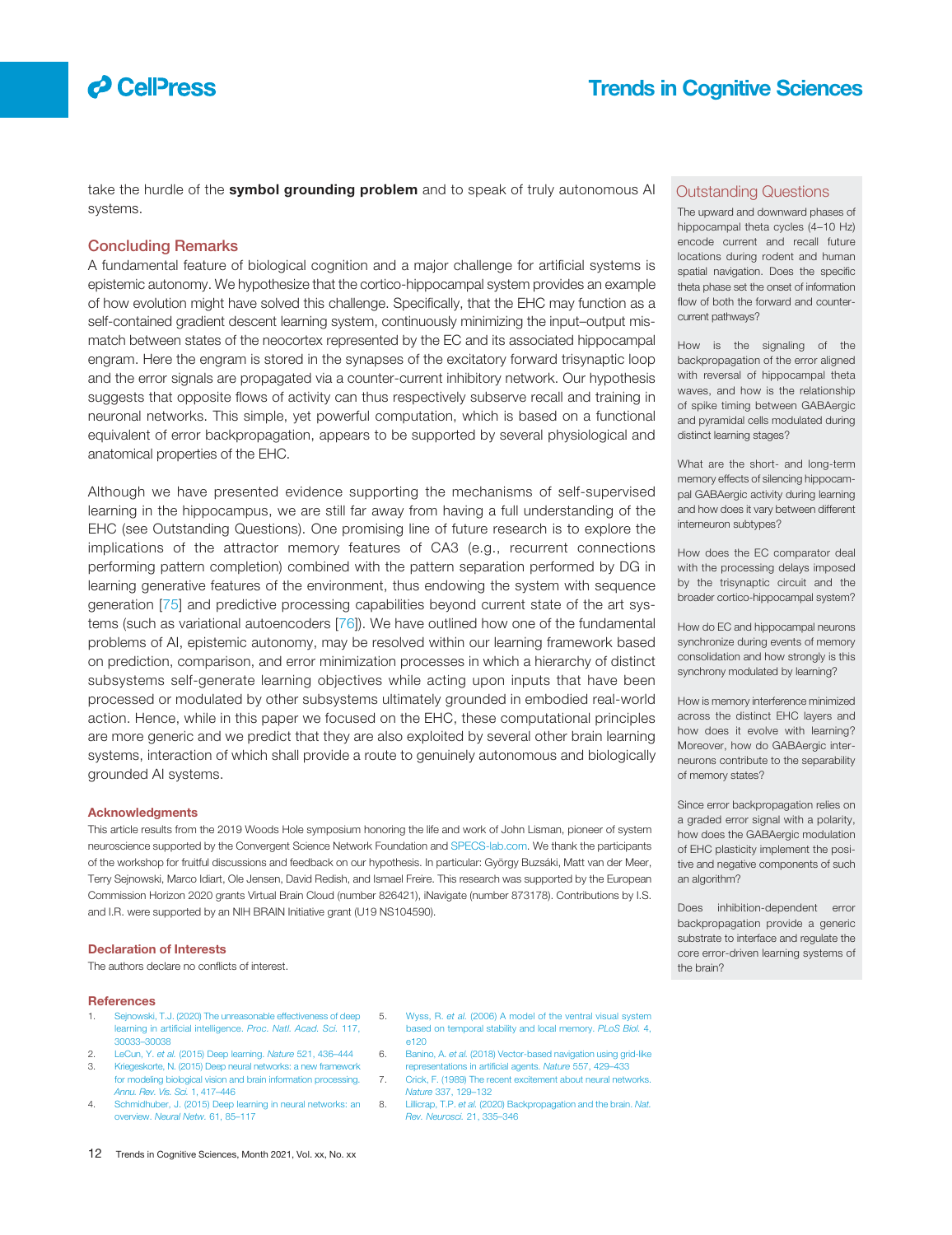- 9. Verschure, P.F.M.J. (2016) Synthetic consciousness: the distributed adaptive control perspective. Philos. Trans. R. Soc. Lond. B Biol. Sci. 371, 20150448
- 10. Verschure, P.F.M.J. (1992) Taking connectionism seriously: the vague promise of subsymbolism and an alternative. Proceedings of the Fourteenth Annual Conference of the Cognitive Science Society pp. 653–658
- 11. Dayan, P. et al. (1999) Unsupervised learning. In MIT Encyclopedia of the Cogntitive Sciences (Wilson, R.A. and Keil, F., eds), **MIT Press**
- 12. Likhtik, E. and Johansen, J.P. (2019) Neuromodulation in circuits of aversive emotional learning. Nat. Neurosci. 22, 1586–1597
- 13. Ott, T. and Nieder, A. (2019) Dopamine and cognitive control in prefrontal cortex. Trends Cogn. Sci. 23, 213–234
- 14. Watabe-Uchida, M. et al. (2017) Neural circuitry of reward prediction error. Annu. Rev. Neurosci. 40, 373–394
- 15. Lörincz, A. and Buzsáki, G. (2000) Two-phase computational model training long-term memories in the entorhinalhippocampal region. Ann. N. Y. Acad. Sci. 911, 83–111
- 16. Rennó-Costa, C. et al. (2010) The mechanism of rate remapping in the dentate gyrus. Neuron 68, 1051–1058
- 17. Solomon, E.A. et al. (2019) Hippocampal theta codes for distances in semantic and temporal spaces. Proc. Natl. Acad. Sci. U. S. A. 116, 24343–24352
- 18. Gluck, M.A. and Myers, C.E. (1993) Hippocampal mediation of stimulus representation: a computational theory. Hippocampus 3, 491–516
- 19. Naber, P.A. et al. (2001) Reciprocal connections between the entorhinal cortex and hippocampal fields CA1 and the subiculum are in register with the projections from CA1 to the subiculum. Hippocampus 11, 99-104
- 20. Huh, D. and Sejnowski, T.J. (2018) Gradient descent for spiking neural networks. In Advances in Neural Information Processing Systems (Vol. 31) (Bengio, S. et al., eds), pp. 1433–1443
- 21. Whittington, J.C.R. and Bogacz, R. (2019) Theories of error back-propagation in the brain. Trends Cogn. Sci. 23, 235–250
- 22. Knight, R.T. (1996) Contribution of human hippocampal region to novelty detection. Nature 383, 256–259
- 23. Hasselmo, M.E. et al. (1996) Encoding and retrieval of episodic memories: role of cholinergic and GABAergic modulation in the hippocampus. Hippocampus 6, 693-708
- 24. Beed, P. et al. (2020) Layer 3 pyramidal cells in the medial entorhinal cortex orchestrate up-down states and entrain the deep layers differentially. Cell Rep. 33, 108470
- 25. Kumaran, D. and Maguire, E.A. (2007) Match-mismatch processes underlie human hippocampal responses to associative novelty. J. Neurosci. 27, 8517-8524
- 26. O'Neill, J. et al. (2008) Reactivation of experience-dependent cell assembly patterns in the hippocampus. Nat. Neurosci. 11, 209–215
- 27. Duszkiewicz, A.J. et al. (2019) Novelty and dopaminergic modulation of memory persistence: a tale of two systems. Trends Neurosci. 42, 102–114
- 28. Rescorla, R.A. and Wagner, A.R. (1972) A theory of Pavlovian conditioning. In Classical Conditioning II Current Research and Theory (Black, A.H. and Prokasy, W.F., eds), pp. 497, Applteon-Century-Crofts
- 29. Sanchez-Montanes, M.A. et al. (2000) Local and global gating of synaptic plasticity. Neural Comput. 12, 519–529
- 30. Bottou, L. (1991) Stochastic gradient learning in neural networks. In Proceedings of Neuro-Nîmes
- 31. Verschure, P.F.M.J. et al. (2003) Environmentally mediated synergy between perception and behaviour in mobile robots. Nature 425, 620–624
- 32. Amaral, D.G. and Witter, M.P. (1989) The three-dimensional organization of the hippocampal formation: a review of anatomical data. Neuroscience 31, 571–591
- 33. Witter, M.P. (2006) Connections of the subiculum of the rat: topography in relation to columnar and laminar organization. Behav. Brain Res. 174, 251–264
- 34. Ramon y Cajal, S. (1911) Histologie du système nerveux de l'homme et des vertébrés. Maloine, Paris 2, 153–173
- 35. Bezaire, M.J. and Soltesz, I. (2013) Quantitative assessment of CA1 local circuits: knowledge base for interneuron-pyramidal cell connectivity. Hippocampus 23, 751–785
- 36. Szabo, G.G. et al. (2017) Extended interneuronal network of the dentate gyrus. Cell Rep. 20, 1262–1268
- 37. Roux, L. and Buzsáki, G. (2015) Tasks for inhibitory interneurons in intact brain circuits. Neuropharmacology 88, 10–23
- 38. Armstrong, C. et al. (2011) Neurogliaform cells in the molecular layer of the dentate gyrus as feed-forward γ-aminobutyric acidergic modulators of entorhinal-hippocampal interplay. J. Comp. Neurol. 519, 1476–1491
- 39. Ceranik, K. et al. (1997) A novel type of GABAergic interneuron connecting the input and the output regions of the hippocampus. J. Neurosci. 17, 5380–5394
- 40. Katona, L. et al. (2017) Behavior-dependent activity patterns of GABAergic long-range projecting neurons in the rat hippocampus. Hippocampus 27, 359–377
- Lasztóczi, B. et al. (2011) Terminal field and firing selectivity of cholecystokinin-expressing interneurons in the hippocampal CA3 area. J. Neurosci. 31, 18073–18093
- 42. Scharfman, H.E. (2007) The CA3 "backprojection" to the dentate gyrus. Prog. Brain Res. 163, 627–637
- Szabadics, J. and Soltesz, I. (2009) Functional specificity of mossy fiber innervation of GAB aergic cells in the hippocampus. J. Neurosci. 29, 4239–4251
- 44. Szabó, G.G. et al. (2014) Anatomically heterogeneous populations of CB<sub>1</sub> cannabinoid receptor-expressing interneurons in the CA3 region of the hippocampus show homogeneous input-output characteristics. Hippocampus 24, 1506–1523
- 45. Xu, X. et al. (2016) Noncanonical connections between the subiculum and hippocampal CA1. J. Comp. Neurol. 524, 3666–3673
- 46. Roux, L. et al. (2017) Sharp wave ripples during learning stabilize the hippocampal spatial map. Nat. Neurosci. 20, 845-853
- 47. Miao, C. et al. (2017) Parvalbumin and somatostatin interneurons control different space-coding networks in the medial entorhinal cortex. Cell 171, 507–521
- Spurny, B. et al. (2020) Hippocampal GABA levels correlate with retrieval performance in an associative learning paradigm. Neuroimage 204, 116244
- 49. Szőnyi, A. et al. (2019) Brainstem nucleus incertus controls contextual memory formation. Science 364, eaaw0445
- 50. Dupret, D. et al. (2013) Dynamic reconfiguration of hippocampal interneuron circuits during spatial learning. Neuron 78, 166–180
- 51. Vida, I. et al. (2006) Shunting inhibition improves robustness of gamma oscillations in hippocampal interneuron networks by homogenizing firing rates. Neuron 49, 107–117
- 52. Letzkus, J.J. et al. (2011) A disinhibitory microcircuit for associative fear learning in the auditory cortex. Nature 480, 331–335
- 53. Müllner, F.E. et al. (2015) Precision of inhibition: dendritic inhibition by individual GABAergic synapses on hippocampal pyramidal cells confined in space and time. Neuron 87, 576–589
- Kaifosh, P. and Losonczy, A. (2016) Mnemonic functions for nonlinear dendritic integration in hippocampal pyramidal circuits. Neuron 90, 622–634
- 55. Guerguiev, J. et al. (2017) Towards deep learning with segregated dendrites. Elife 6, e22901
- 56. Bittner, K.C. et al. (2015) Conjunctive input processing drives feature selectivity in hippocampal CA1 neurons. Nat. Neurosci. 18, 1133–1142
- 57. Udakis, M. et al. (2020) Interneuron-specific plasticity at parvalbumin and somatostatin inhibitory synapses onto CA1 pyramidal neurons shapes hippocampal output. Nat. Commun. 11, 1–17
- 58. Larkum, M. (2013) A cellular mechanism for cortical associations: an organizing principle for the cerebral cortex. Trends Neurosci. 36, 141–151
- 59. Spruston, N. (2008) Pyramidal neurons: dendritic structure and synaptic integration. Nat. Rev. Neurosci. 9, 206-221
- 60. Verschure, P.F.M.J. and König, P. (1999) On the role of biophysical properties of cortical neurons in binding and se mentation of visual scenes. Neural Comput. 11, 1113-1138